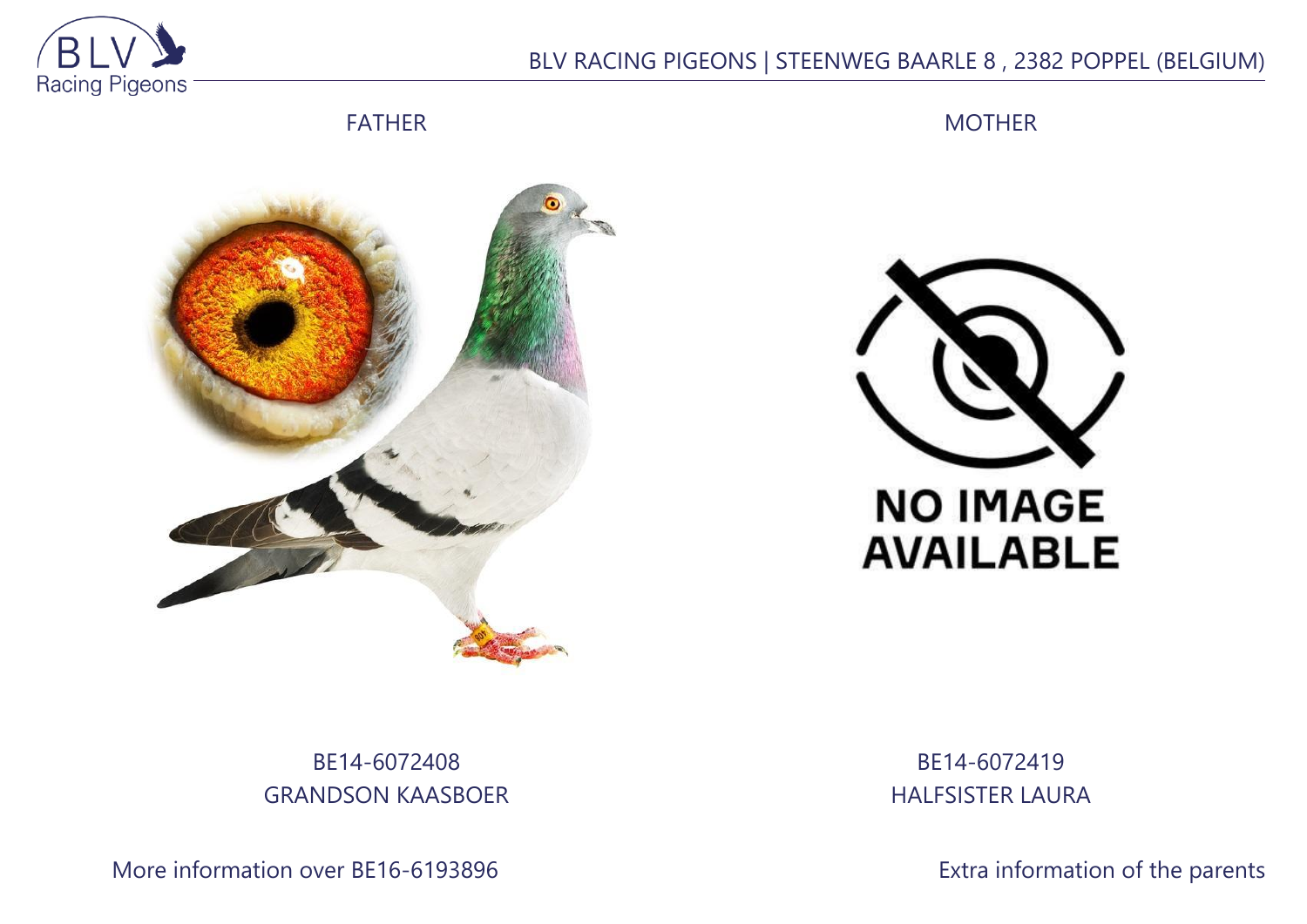

Van de Wouwer Gaston Melkouwen 8 2590 Berlaar TEL 015.240511 GSM 0498.243028 E-MAIL gaston.vandewouwer@belgacom.net

 $-18$ 





## More information over BE16-6193896 More information of the parents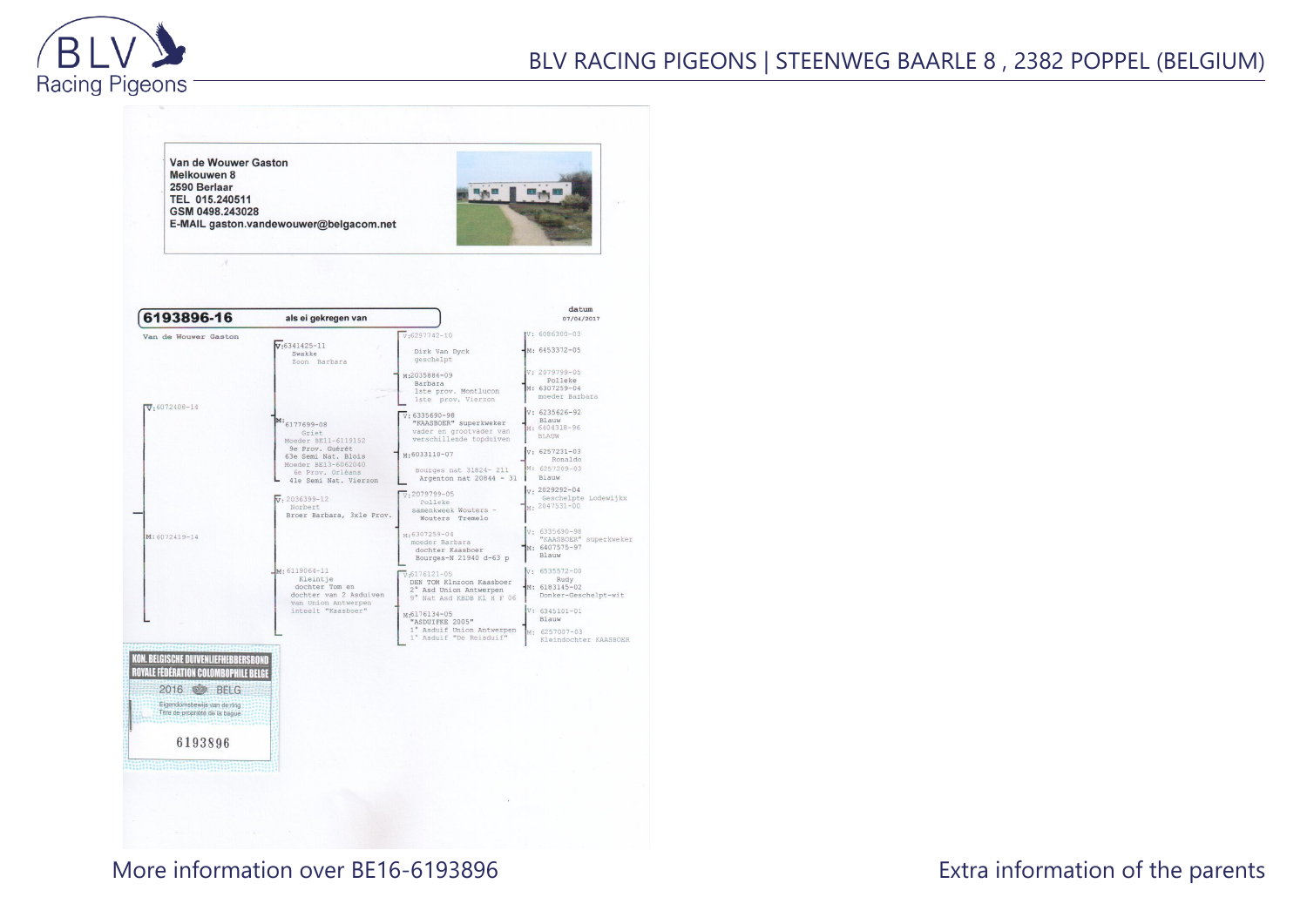

## More information of 6072408/2014

Father of BE20-6188015 **108. Nat. Argenton – 23,280 birds 2020 47. Nat. Zone Argenton – 7,393 birds 1218. Nat. Bourges – 9,844 birds 2020** Father of BE15-6048685 **69. prov. / 522. Nat. Chateauroux – 17,250 birds 2015 128. Nat. Zone Blois – 2,035 birds 2016 266. Nat. Zone Chateauroux – 2,947 birds / 868. Nat. 10,442 birds 2015 43. Noyon – 607 birds 2016** Full brother to breeder of Leo & Gerry Dockx winner **4. Nat. acebird great MD YL KBDB 2020** Full brother to 'Kelly' 040/13 **Winner of 10 prize cards on 10 national races 1. Orleans YB – 487 birds 2013 / 6. prov. 4,262 birds 41. s-Nat. Vierzon YL - 5,715 birds 2014 48. prov. Guéret YL -1,562 birds 2014 / 77. Nat. Zone 2,247 birds 66. prov. Châteauroux YL - 2,664 birds 2014 / 124. Nat. Zone 4,158 birds 79. Nat. Zone Châteauroux YB - 1,725 birds 2013 / 201. Nat. 12,071 birds 90. prov. / 136. Nat. Zone La Souterraine YB - 2,315 birds 2013 Also winner 148.-332.-337.-367.-378.-415. Nat. Zone** Half brother (same mother) to 'Elleke' 152/11 **1. acebird small middle distance Union Antwerpen 2011 9. prov. / 25. Nat. Zone Guéret YB - 4,877 birds 2011 / 84. Nat 14,362 birds Also 63. s-Nat. Blois 5,000 birds & 81. s-Nat. Bourges – 2,263 birds - FATHER IS 'SWAKKE', FROM INBRED VAN DYCK X TOP HEN 'BARBARA'** Full brother to 'Jasper', g.father of 'Maria' **4. Nat. acebird great middle dist. KBDB 2018 1. Nat. Chateauroux - 2,858 birds 2018 1. Chevrainvilliers – 154 birds 4. Nat. La Souterraine - 16,613 birds 2016 4. prov. Gueret – 529 birds / 21. Nat. Zone 1,478 birds 2018 163. Nat. Gueret - 5,331 birds 7. prov. Vierzon - 1,889 birds 2017 13. Nat. Zone / 51. Nat. Chateauroux - 18,799 birds 2018 14. Nat. Zone / 42. Nat. Chateauroux - 14,955 birds 2017 15. Nat. Zone / 120. Nat. Bourges - 5,831 birds 2018 30. Nat. Zone / 117. Nat. Argenton - 11,823 birds 2018 91. Nat. Zone / 338. Nat. Bourges – 28,078 birds 2016 24. prov. Gien – 979 birds 2016**

**-** Mother of 'Diamond Kim' 032/20 **6. Belgian youngster PIPA ranking 4 National races** Full brother to 'Selleke', g.father of 'New Kim' **1. Nat. acebird great middle dist. KBDB 2018 2. Nat. Chateauroux - 17,281 birds 2018 12. Nat. Argenton - 16,496 birds 2018 4. Nat. Zone Argenton – 4,990 birds 21. Nat. Chateauroux - 12,855 birds 2018 52. prov. Blois - 2,923 birds 2018 95. Melun – 973 birds 165. prov. Le Mans - 1,315 birds 2018 -** G.mother of 'Diamond Kim' 032/20 **6. Belgian youngster PIPA ranking 4 National races 21. Nat. acebird great middle dist. KBDB 2020 14. Nat. Argenton - 23,286 birds 2020 35. Nat. Chateauroux - 20,789 birds 2020 617. Nat. Bourges – 28,551 birds 2020 796. Nat. Chateauroux – 15,322 birds 2020** - G.mother of 'Nestsister Diamond Kim' 031/20 **88. Nat. Zone / 224. Nat. Chateauroux 15,322 birds 2020 526. Nat. Zone Argenton – 7,393 birds 2020** Half brother to father of **2. Nat. Bourges 23,854 young birds 2018 @Vanhoudt-Serre** Bred from 'Barbara' **1. Nat. Zone / 3. Nat. Argenton – 11,001 birds 1. prov. / 2. I.prov. Vierzon - 11,062 birds 1. prov. Montlucon – 1,483 birds 17. Nat. Gueret – 2,953 birds 15. I.prov. Blois – 793 birds 46. prov. Montlucon – 1,630 birds** 'Barbara' is sister to breeder of 'Gargenton' **Base breeder Noel-Willockx** - Offspring won a/o **1. prov. Argenton – 2,733 birds / 14. Nat. – 11,223 birds 2. prov. Argenton – 4,235 birds 5. prov. Chateauroux – 2,435 birds 17. Nat. Argenton – 19,592 birds 28. Nat. Aurillac – 3,584 birds 36. Nat. La Souterraine – 9,760 birds 43. Nat. Chateauroux – 18,495 birds 49. Nat. Limoges – 10,699 birds Also 53.-60.-66.-80.-80.-121.-122.-128.-143.-143. Nat.**